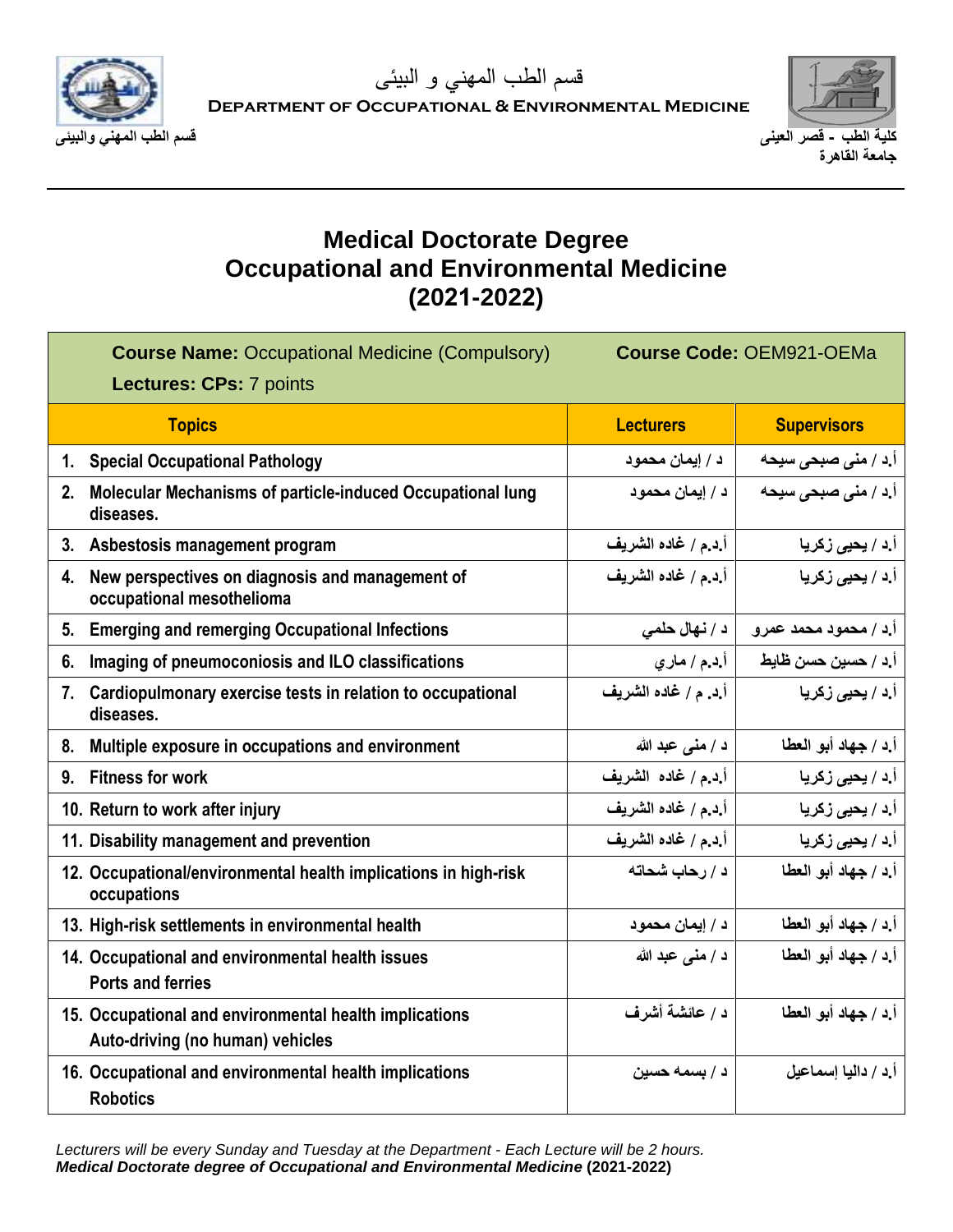

**Department of Occupational & Environmental Medicine**



## **Medical Doctorate Degree Occupational and Environmental Medicine (2021-2022)**

| <b>Course Name: Occupational Medicine (Compulsory)</b><br><b>Lectures: CPs: 7 points</b>                                                                     | <b>Course Code: OEM921-OEMa</b> |                      |
|--------------------------------------------------------------------------------------------------------------------------------------------------------------|---------------------------------|----------------------|
| <b>Topics</b>                                                                                                                                                | <b>Lecturers</b>                | <b>Supervisors</b>   |
| 17. Occupational and environmental health implications<br>3D printing                                                                                        | د / عائشة أشرف                  | أ.د / جهاد أبو العطا |
| 18. Emergencies preparedness at workplace                                                                                                                    | د / رحاب شحاته                  | أ د / إيناس جاب الله |
| 19. Migration and occupational health                                                                                                                        | د / منبي عبد الله               | أ د / داليا شاكر     |
| 20. Occupational mental health and workplace violence                                                                                                        | د / عائشة أشرف                  | أ.د / سوسن هلال      |
| 21. Occupational Hazards in Microelectronics Industry                                                                                                        | د / بسمه حسين                   | أ.د / أمل السفطي     |
| 22. Occupational and environmental standards among healthcare,<br>industrial, agriculture, service and other facilities/activities                           | د / نهال حلمي                   | أ.د / بهير ه سعيد    |
| 23. Risk assessment/analysis/evaluation as well as management in<br>chemical industry, agriculture, ports and ferries, transportation,<br>storage and others | د / منبي عبد الله               | أ د / جهاد أبو العطا |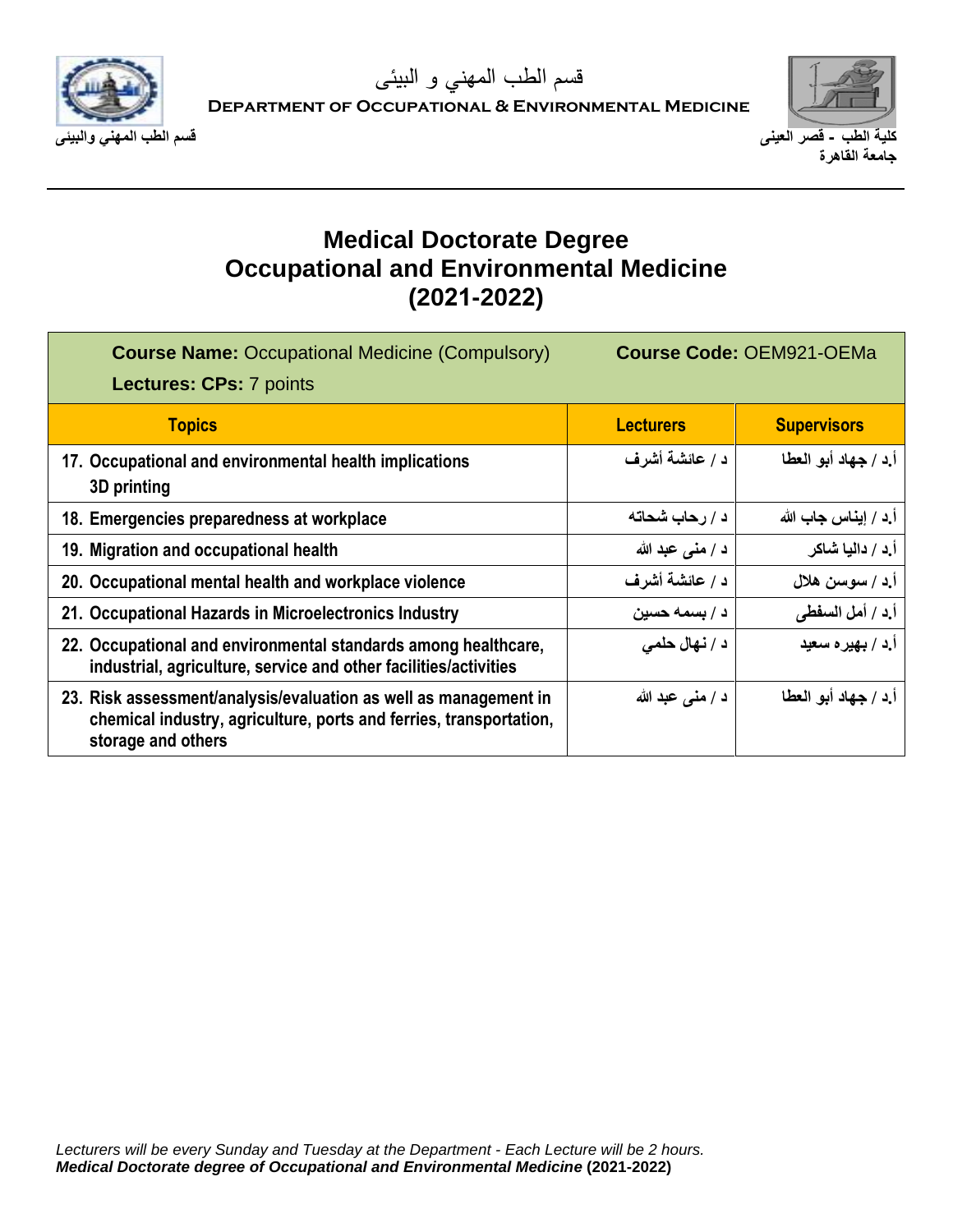

**Department of Occupational & Environmental Medicine**



## **Medical Doctorate Degree Occupational and Environmental Medicine (2021-2022)**

|                | <b>Course Name: Environmental Medicine (Compulsory)</b><br>Lectures: CPs: 7 points.              | <b>Course Code: OEM921-OEMb</b> |                        |
|----------------|--------------------------------------------------------------------------------------------------|---------------------------------|------------------------|
|                | <b>Topics</b>                                                                                    | <b>Lecturers</b>                | <b>Supervisors</b>     |
| 1 <sub>1</sub> | Molecular mechanisms of environmental carcinogenesis and<br><b>Mutagenesis</b>                   | د / رحاب شحاته                  | أ.د / سحر فرحات        |
| 2.             | Global Climatic changes and impacts on workers and people.                                       | د / عائشة أشرف                  | أ.د / حسين حسن ظايط    |
| 3.             | Occupational and environmental health pros/cons<br>Greening in various economic activities       | د / بسمه حسين                   | أ د /جمال السمر ه      |
| 4.             | Occupational and environmental health implications<br>Innovative energy resources                | د / منى عبد الله                | أ.د / جهاد أبو العطا   |
| 5.             | Improper sewage disposal and unsanitary water and health<br>implication                          | د / نهال حلمي                   | أ.د / سحر فرحات        |
| 6.             | Global environment adaptation and controls, emphasizing<br>mitigation and rehabilitation issues. | د / إيمان محمود                 | أ د / جمال السمر ه     |
| 7.             | Modern agricultural practices and its relation to occupational<br>medicine and food safety       | د / عائشة أشرف                  | أ.د / حسين حسن ظايط    |
|                | 8. Aquatic environment deterioration and their effects on health<br>and population               | د / نهال حلمي                   | أ.د / أمل السفطي       |
| 9.             | Occupational and environmental health implications<br><b>Genetic Modification of Crops</b>       | د / منبي عبد الله               | أ.د / سحر فرحات        |
|                | 10. Occupational and environmental health implications<br>Innovative hazardous waste management  | د/رحاب شحاته                    | أ.د / سحر فرحات        |
|                | 11. Electromagnetic field and health issues.                                                     | د / بسمه حسين                   | أ.د / محمود محمد عمرو  |
|                | 12. Health risks associated with Mobile Phone                                                    | د / بسمه حسين                   | أ.د / محمود محمد عمرو  |
|                | 13. Gene environment interaction                                                                 | د / ايمان محمود                 | أرد / داليا عبد الحميد |